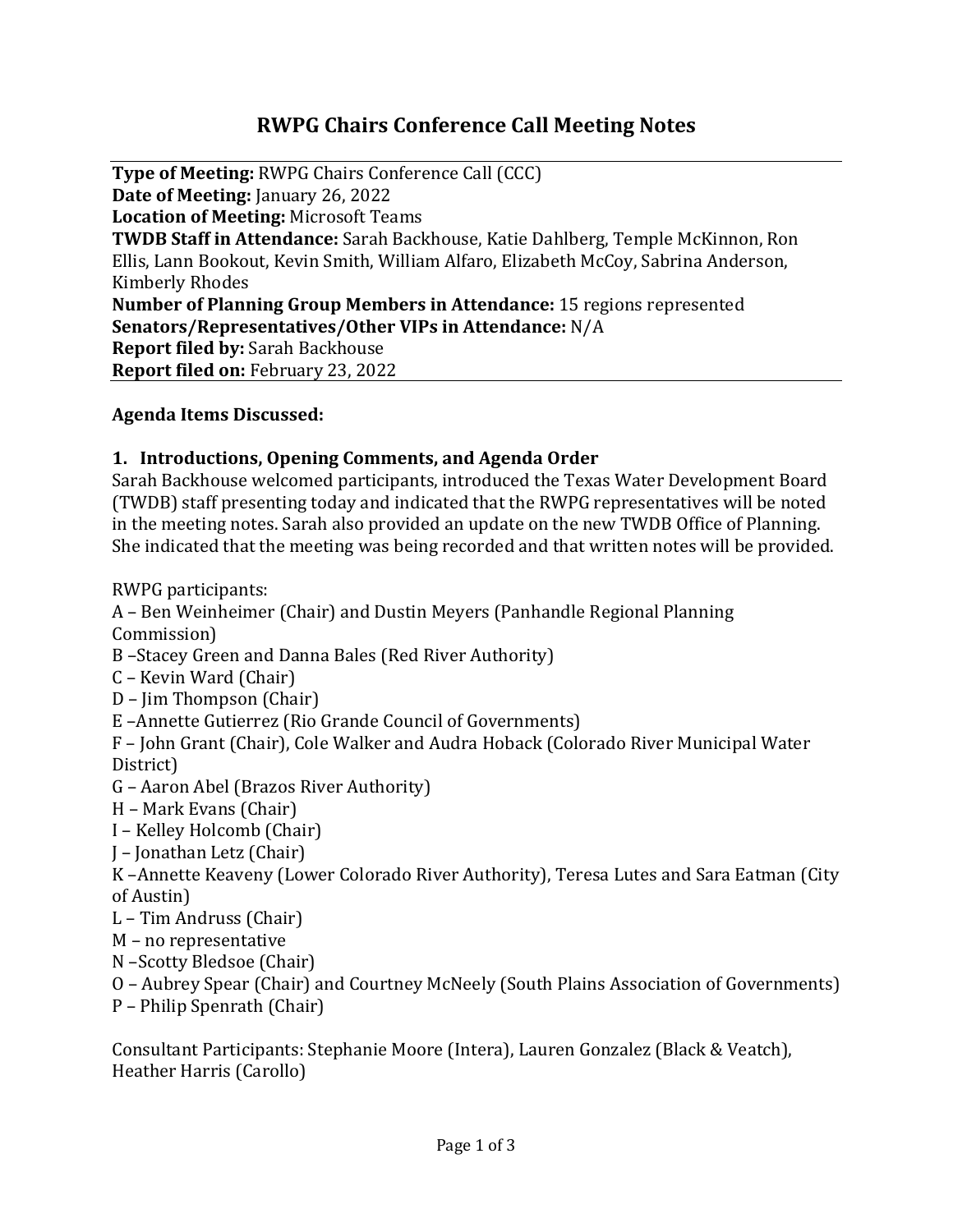# **Handout A:** [Sixth Cycle of Regional Water Planning working schedule](http://www.twdb.texas.gov/waterplanning/rwp/planningdocu/2026/projectdocs/Working_Schedule_2026RWPs.pdf)

## **2. Sixth Cycle of Regional Water Planning Activities and Timelines**

Sarah Backhouse provided an update on initial activities for the 6<sup>th</sup> planning cycle. Slides covering the following items may be found online [here.](https://www.twdb.texas.gov/waterplanning/rwp/planningdocu/2026/chairscalls/20220126/2026RWP_Activities_Timelines_ChairsConfCall.pdf)

- a) Proposed revisions to Regional and State Water Planning rules: Sarah provided the timeline of Board approval of the proposed rules, public comment period, and estimated approval date of the final rules. Sarah noted where the proposed rules can be found on the TWDB website and provided an overview of the proposed revisions.
- b) Interregional Planning Council:
	- Sarah reminded the RWPGs that the deadline to submit RWPG nomination for the Interregional Planning Council has been extended to April 22, 2022. Regions should take action and submit their nomination by this date, as well as submit the requested supporting information. The anticipated TWDB Board appointment of the Council is anticipated to occur in June. Sarah also noted that TWDB's assistance to the Council will, out of necessity, be limited in comparison to last time but the TWDB will of course assist with the logistics of the first meeting. Kelly Holcomb asked for input on how busy or how much work the Council will be doing this cycle. Temple McKinnon clarified that the TWDB will assist with orienting the new Council to the accomplishments and recommendations from the first Council but would not be able to help with committees and will be adaptable as much as we can. Temple asked for feedback from the Council on what assistance would be helpful. Aubrey Spear also asked for clarification on if the meeting will be virtual or in person. Meetings will be virtual to the extent they can under the Texas Open Meetings Act. Mark Evans asked for clarification on the timing of the report this cycle. The Council report will be due March 2024.
- c) Contract amendments for full project cost and scope of work: Sarah discussed the preparation of the contract amendment materials for the 2026 Regional Water Plans that will incorporate a full, anticipated contract funding amount for each region, a full scope of work, and updated contract guidance documents. We anticipate seeking TWDB Board approval to authorize and execute the contract amendments this summer. An important difference from last cycle is that RWPGs will not have to submit a second funding application. A more detailed timeline will be provided regarding these contract amendments this Spring and the RWP Planners will be coordinate with the RWPGs on the appropriate agenda item
- d) Updates to educational material: Sarah informed the RWPGs that the TWDB is updating planning educational materials such as the member guide, administrative guidance for RWPG designated political subdivisions, FAQs, and one-pagers. Where possible we are incorporating feedback we received from the member survey last year to improve these documents and once they are updated we'll send notification to RWPG members. Aubrey Spear noted that water planning and flood planning could both benefit from hearing success stories of how to increase participation from of project sponsors and the public. Sarah will work on compiling success stories to share with the Chairs.